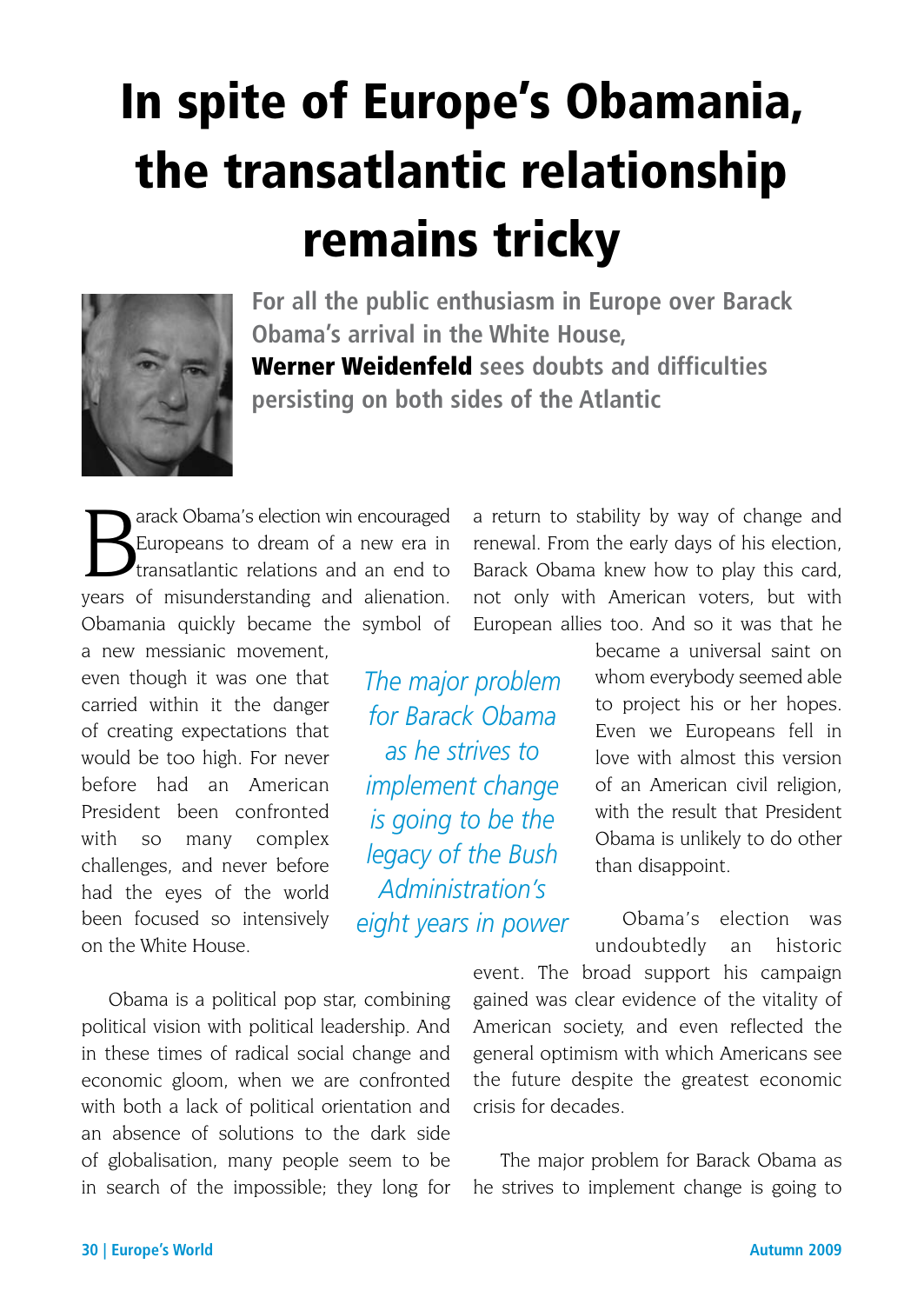be the legacy of the Bush Administration's eight years in power. Domestic policy issues of course dominated last year's election campaign, and thus swung voters to him, and Obama will have to focus on economic issues as his first priority. But the big opportunity for Europe is already apparent in the new tone that President Obama has brought to U.S. foreign policy. By refusing to adopt an absolutist approach to negotiations with Hamas or the Islamic regime in Tehran, he's made it very clear he prefers a much more pragmatic line than his predecessor. It's also a reflection of his legacy of America's huge current account and trade deficits, the unfinished financial crisis and the deepening recession of the U.S. economy. Because it will be difficult to find solutions that satisfy everybody, pragmatism will be Obama's best choice. For Europe, this means being asked to cooperate in finding solutions to the most urgent international problems facing the United States, notably reviving the Middle East peace process, defusing the nuclear dispute with Iran, addressing weapons proliferation issues and pursuing more proactive development policies in central Africa.

All this is creating the conditions for a vitally important renewal of transatlantic political relations, providing the spirit of change can be grasped by Europe too. Opinion polls suggest that European citizens, too, long for a charismatic politician like Barack Obama because of the political vision he offers. But while Obama has no difficulty in conveying a grand strategic approach to back up his vision, Europe's leaders still seem bogged down in detailed technocratic aspects of the policy debate. In Prague this spring, Obama drew a picture of the world without nuclear weapons, while the European Union's focus

## **COMMENTARY**

**By** Patrick Stephenson

#### Of course Obama is no Messiah, but at least he's a good listener

First, full disclosure: I voted for Obama and<br>was also part of a group that held two<br>fundraisers for him in Brussels. But I never<br>believed that he was either the Messiah or a irst, full disclosure: I voted for Obama and was also part of a group that held two fundraisers for him in Brussels. But I never political pop star, and certainly not a universal saint.

It didn't hurt that he's young and charismatic, or that he can belt out a damn fine speech. But what impressed me and so many others like me was the open-minded and practical nature of his discourse. When he spoke about issues, he seemed to have some idea of what he was talking about, and he appeared willing to listen to other viewpoints. In the wake of economic mismanagement driven by free-market orthodoxy, the call from the masses seemed to be "Shut up and fix the damn mess". Obama answered that call, and his promise was less post-racial than post-ideological, a resurrection of the old ideal of America as a practical, cando nation. It was his pragmatism that earned him my vote.

This "hooray-he's-not-an-idiot" theory of Obamamania does not fit with the narrative of Obama as a hybrid of vapid celebrity and alien religiosity that some Republican strategists used to suggest that he is somehow frivolous, different, foreign, unholy, even – dare one say it – un-American. And it is this narrative that leads Werner Weidenfeld to overestimate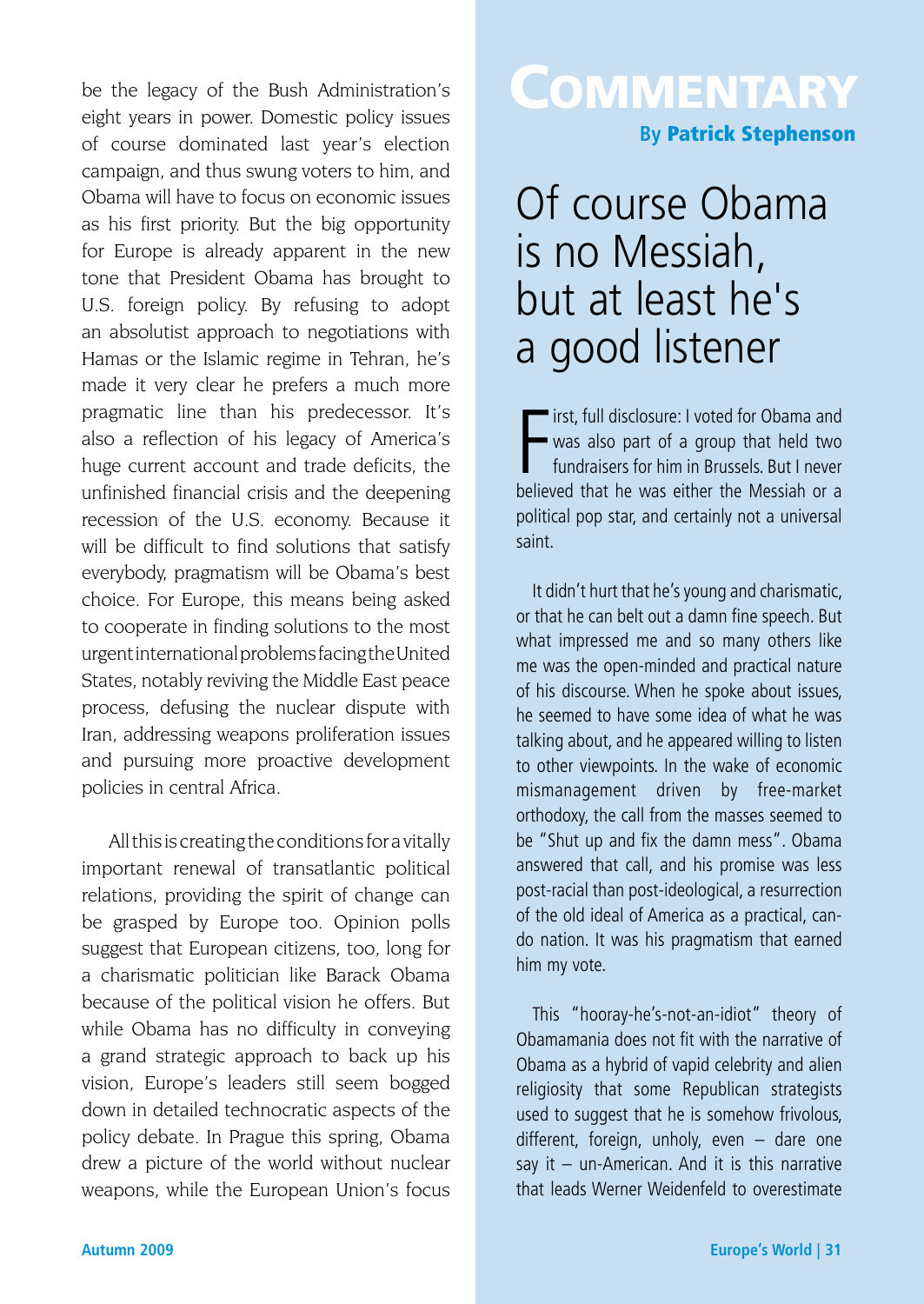was still on the future of the Lisbon treaty, even though so many of the EU's citizens still don't understand it and therefore remain lukewarm in their support.

Barack Obama's first 100 days nevertheless showed that the strong symbolism he conveys has not yet led to fundamental change. The idea of a world without nukes "global zero" has in fact been around in Washington DC for quite some time, so that wasn't really very new. The secret talks with Syria and with the Taliban too in fact began some months before. So although Obama now represents a greater sense of commitment in Afghanistan and is willing to get much tougher with European allies in NATO about their contribution to the military effort there, the major difference between him and George W. Bush seems to be of style and tone of voice.

The reality is that Obama is not calling for a global peace movement, nor is he willing in any way to act against U.S. interests. This is something Europe's citizens have yet to grasp, and seem surprised about. The result is that the first signs of disappointment can now be observed on both sides. Because President Obama can be seen to act primarily in defence of American interests, whatever the nature of the global challenge, there are already signs of European concern. As for the U.S., Obama's honeymoon period failed to generate the hoped-for levels of European support on the Iran nuclear dispute or an increased presence of European NATO members in the Afghanistan theatre of operations.

American misgivings about the renewal of the transatlantic partnership are being prompted by Europe's failure to respond

### **COMMENTARY**

Patrick Stephenson

Obama's appeal, and then to drag this invented Messiah down from the heavens when his feet were on the ground all the time.

Dr Weidenfeld writes that Europeans will be disappointed when Obama does not lead a "global peace movement" or does not act against U.S. interests. Yet, I have not met any Europeans who believed he would. Most know very well that Obama is an American President. Then Weidenfeld brings the hammer down on their alleged fantasies saying that "the major difference between him and George W. Bush seems to be of style and tone of voice." It is true that aspects of U.S. foreign policy will continue from one Administration to another, but this goes too far.

There was always a strain of Bush Administration thinking that believed American power to be legitimate because it was American, and that saw dependence on permanent alliances such as NATO as a dilution of U.S. power. By contrast, the Obama Administration appears to believe that power is legitimate if it is justified, whether it is American or not; that only legitimate power can be applied effectively; and that alliances like NATO, and international co-operation more broadly, provide a measure of legitimacy that helps achieve U.S. foreign policy goals. This is a fundamental not trivial difference.

The controversy over the Iranian nuclear programme is a case in point. Obama's overtures to Tehran may come to nothing, but it is important that they were made. These overtures, combined with his declared desire for a nuclear-free world, have given the Western position a degree of legitimacy it didn't enjoy before. Confronted by a sincere interlocutor